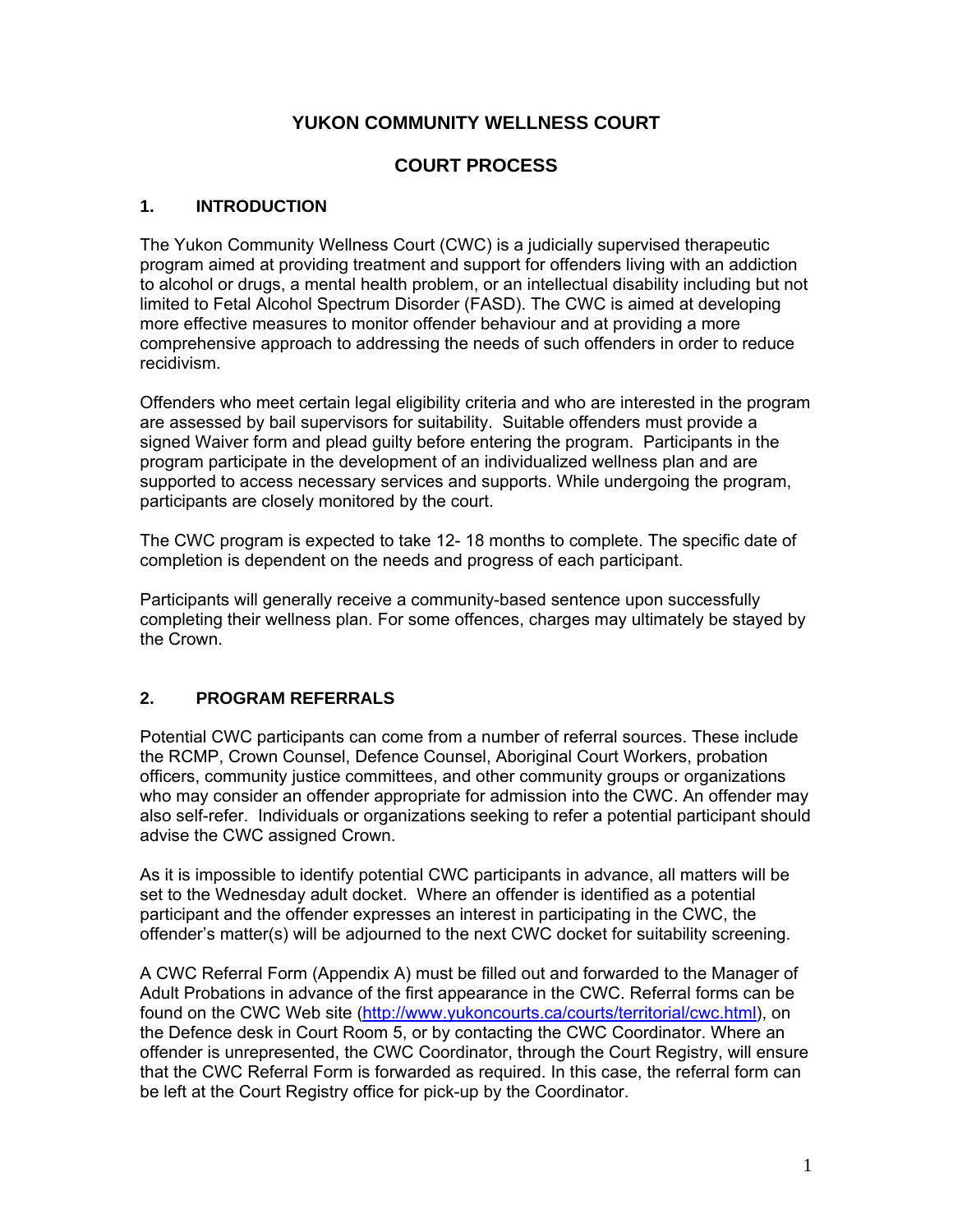# **3. LEGAL ADVICE AND REPRESENTATION**

The CWC recognizes the importance of every CWC candidate and participant having access to independent legal advice and representation at all stages of the CWC. Where candidates or participants are unable to retain counsel, they may rely on the services of a Legal Aid Duty Counsel assigned to the CWC. Duty Counsel will be present at all CWC sittings to provide legal assistance to unrepresented candidates or participants, and to provide agency services as required to individuals who have retained counsel.

## **4. ADMISSION PROCESS**

In most cases, the admission screening phases will proceed via an integrated and consultative approach involving members of the CWC pre-court team at pre-court meetings (see item 7).

## 4.1 Legal Eligibility Criteria

To be eligible, an accused must have outstanding *Criminal Code* or *Controlled Drugs and Substances Act* charge(s) where one or more of the following is a contributing factor to the criminal conduct:

- An addiction to alcohol and/or other drugs. (Normally, the offence(s) will have been committed either while under the influence of alcohol or other drugs or with the intention of obtaining funds to purchase alcohol or other drugs);
- A mental health problem; and/or
- An intellectual disability, including but not limited to Fetal Alcohol Spectrum Disorder (FASD). In the case of FASD, a formal diagnosis is not required provided there is sufficient basis to suspect that the offender has FASD.

Where the charge(s) are drug-related, the offence must be addiction rather than profit motivated, and therefore, the quantity of drugs involved will usually be small.

#### An accused is NOT eligible in the following circumstances:

- Offence(s) resulting in death (i.e. murder, manslaughter, etc.);
- In general, crimes that involve violence against children and senior citizens;
- Offence(s) committed near a schoolyard, playground, or other area where children are likely to be present, where there is evidence that the offender is in the area to commit an offence targeting or otherwise involving children;
- In general, crimes of a sexual nature;
- In general, serious crimes of violence;
- Offence(s) for which the Crown is considering making a Dangerous Offender application or Long Term Offender application or where an accused has been designated as a High Risk Offender in the National Flagging System;
- Offence(s) committed primarily for a commercial or profit motive (i.e. *commercial* grow operations);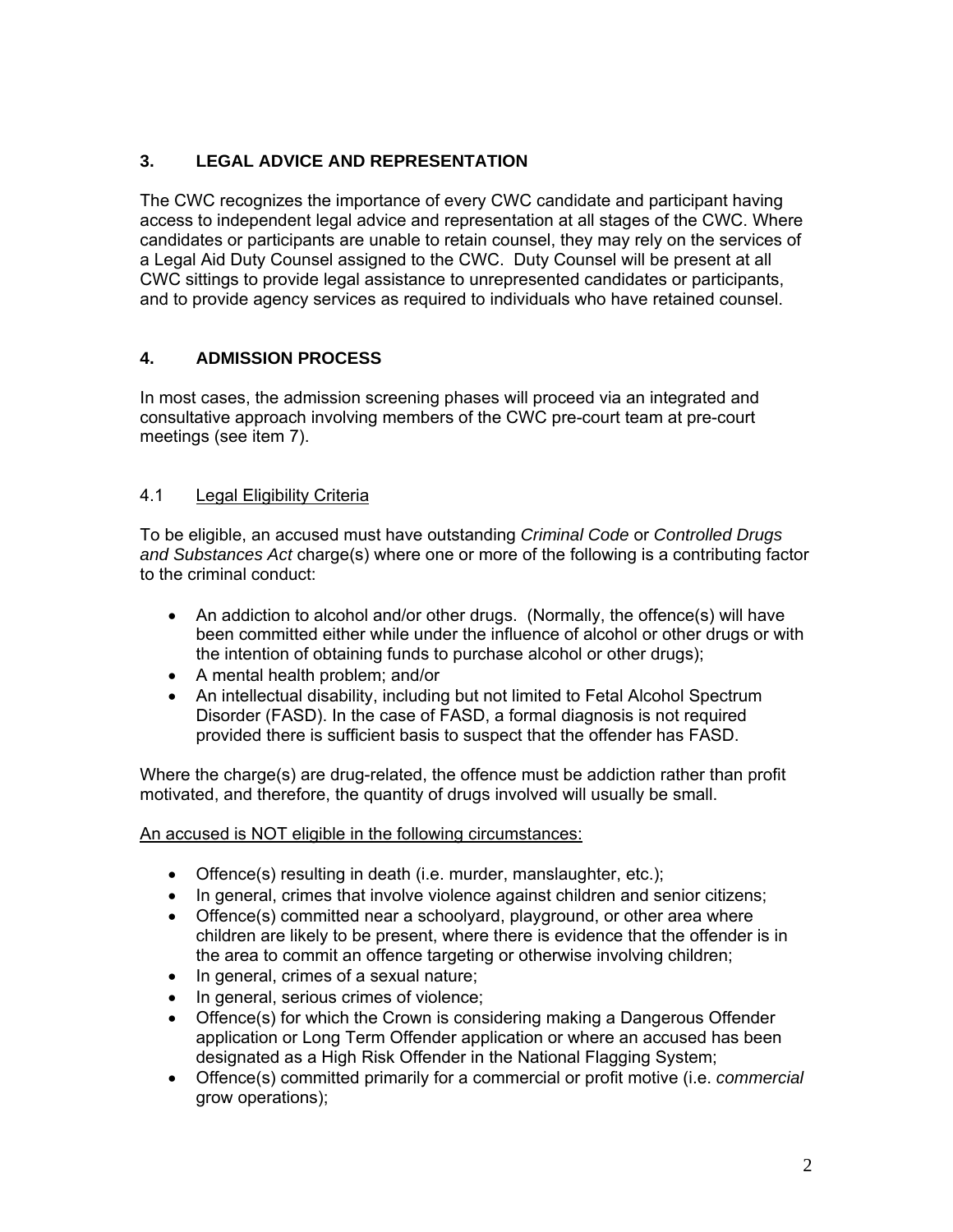- Where the offender has outstanding immigration issues that may result or have already resulted in a deportation order;
- Where the offender is known to be affiliated with a criminal organization;
- Where the offender has other serious criminal charges outstanding.

Where an offender has spousal assault charges, these matters will be dealt with in the Domestic Violence Treatment Option Court.

However, even where the foregoing circumstances exist, the Crown may, after taking into account the particular circumstances of the offence(s), the offender's past history and criminal record, police information and information regarding the impact of the crime on the complainant, screen the offender as eligible for the CWC, if there are exceptional circumstances.

In addition to the eligibility criteria mentioned above, the following factors will also be considered in determining whether an offender meets the legal eligibility criteria:

- The offender's criminal history, in particular, any related offences;
- The offender's history under court-ordered supervision;
- Whether the offender is currently on a conditional sentence or serving a jail sentence;
- Previous performance in the CWC (if any);
- Whether the offender poses a risk to the community, and the nature of that risk;
- The sentence being sought by the Crown (admission may be denied where the sentence sought by the Crown is sufficiently high that it would be inconsistent with admission to the CWC);
- Victim impact, and any input from the victim(s) regarding the offender's suitability.

In general, decisions related to the admissibility of an offender into the CWC will be made based on a collaborative approach between members of the CWC pre-court team. For public safety and public interest reasons, however, the Crown may in more serious circumstances determine that an offender ought not to be admitted into the CWC. In such circumstances, the CWC-assigned Crown has the discretion to permit or not permit an accused to be assessed further for admission into the CWC. Any member of the CWC pre-court team who has concerns about the CWC-assigned Crown's exercise of discretion in a particular case, may apply to the Chief Federal Prosecutor (or in his/her absence, the Associate Chief Federal Prosecutor) of the Public Prosecution Service of Canada, Yukon Regional Office, for a review of the decision.

Where an accused meets the legal eligibility criteria, the CWC Judge will direct the preparation of a Suitability Assessment, and the Clerk of the Court will forward a Request for a Suitability Assessment form to the Manager of Adult Probation. Matters will be adjourned for a period of two weeks to allow for completion of the Suitability Assessment.

#### 4.2 Suitability Assessment

Individuals who meet the legal eligibility criteria must undergo a Suitability Assessment conducted by the CWC Primary Case Manger (PCM). The PCM also serves as the Bail Supervisor.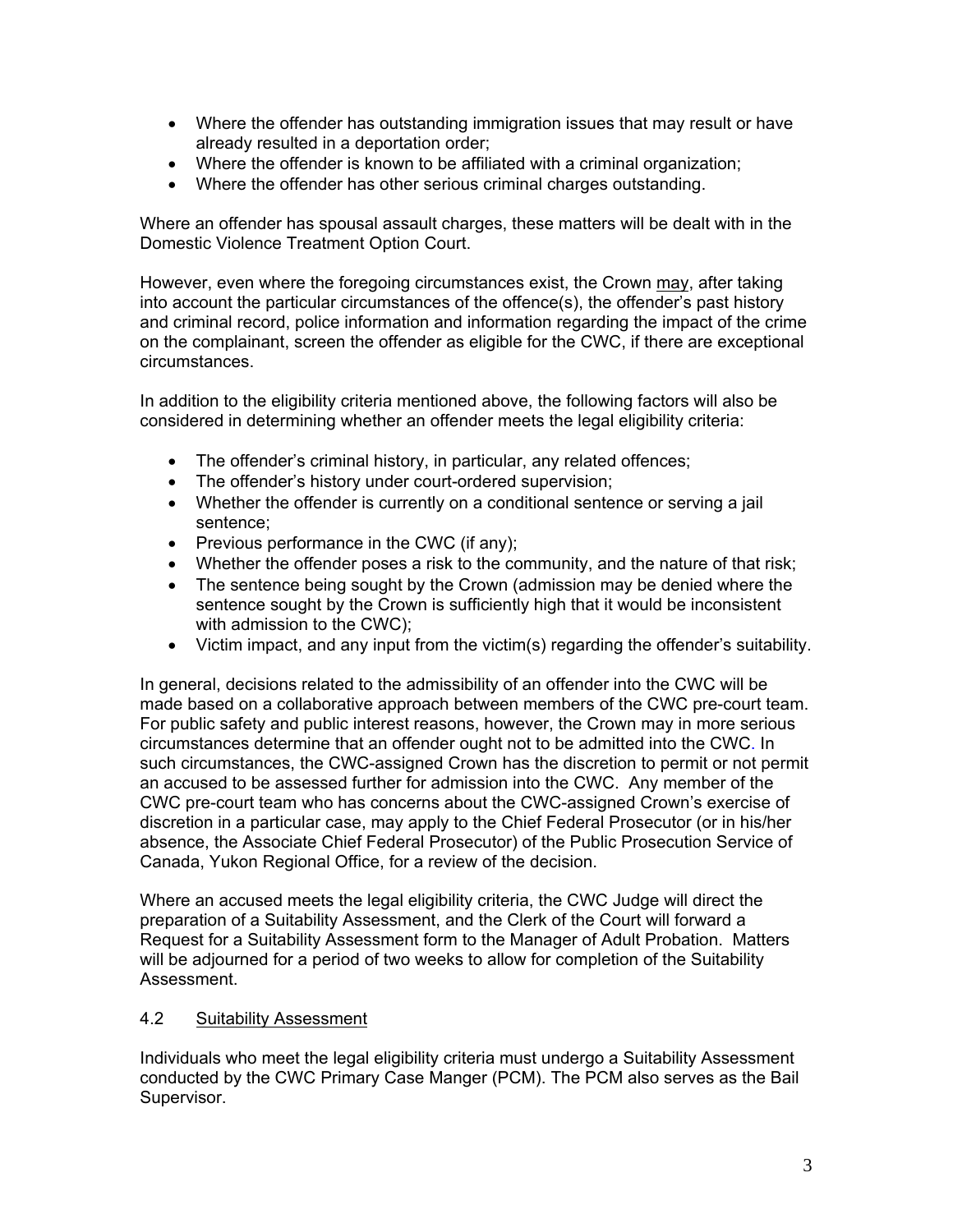During this stage, the PCM spends time with the accused determining the issues that make the person suitable for the CWC. The individual must have one or more of the following: an addiction, mental health problem, and/or FASD or other cognitive impairment.

The PCM also conducts a preliminary assessment of other needs that would likely become part of the participant's wellness plan (i.e. housing, family support, employment and other determinants of health).

During the Suitability Assessment stage, the PCM spends considerable time explaining the CWC process and the level of commitment the offender will have to make if they choose to participate. Using motivational interviewing techniques, the PCM makes a determination of motivation level.

Several assessments may be completed at this stage to help identify needs:

- LS/CMI (Level of Service/ Case Management Inventory) a general risk assessment and case management tool.
- DAST (Drug Abuse Screening Tool) an assessment of the severity of drug misuse problems.
- PRD (Problems Related to Drinking) assessment of the severity of alcohol misuse problems.
- General Health Questionnaire a profile of the participant's more recent health issues. It is also a valid screen for certain mental health concerns such as anxiety, depression and thoughts of self-harm.

If the individual is considered suitable for the CWC, referrals are immediately offered to various services which would assist in stabilization where appropriate: detoxification, substance abuse counselling, mental health assessment and treatment, and medical assessment and treatment.

If the individual is in custody, a bail report may be done to find a suitable housing while participating in the CWC.

#### **5. ADMISSION REQUIREMENTS**

An individual who meets the legal eligibility criteria and who is deemed to be suitable may opt into the CWC at their next court appearance. To be admitted into the CWC, the following admission requirements must be met:

- 1. Entrance of a guilty plea;
- 2. Provision of a waiver in the approved form;
- 3. Agreement to abide by specified bail conditions.

#### 5.1 Guilty Plea

A guilty plea must be entered in order for the individual to participate in the CWC. Where there are multiple offences, guilty pleas are not required on all offences. Defence counsel is free to negotiate with Crown counsel, as would be done in the normal course,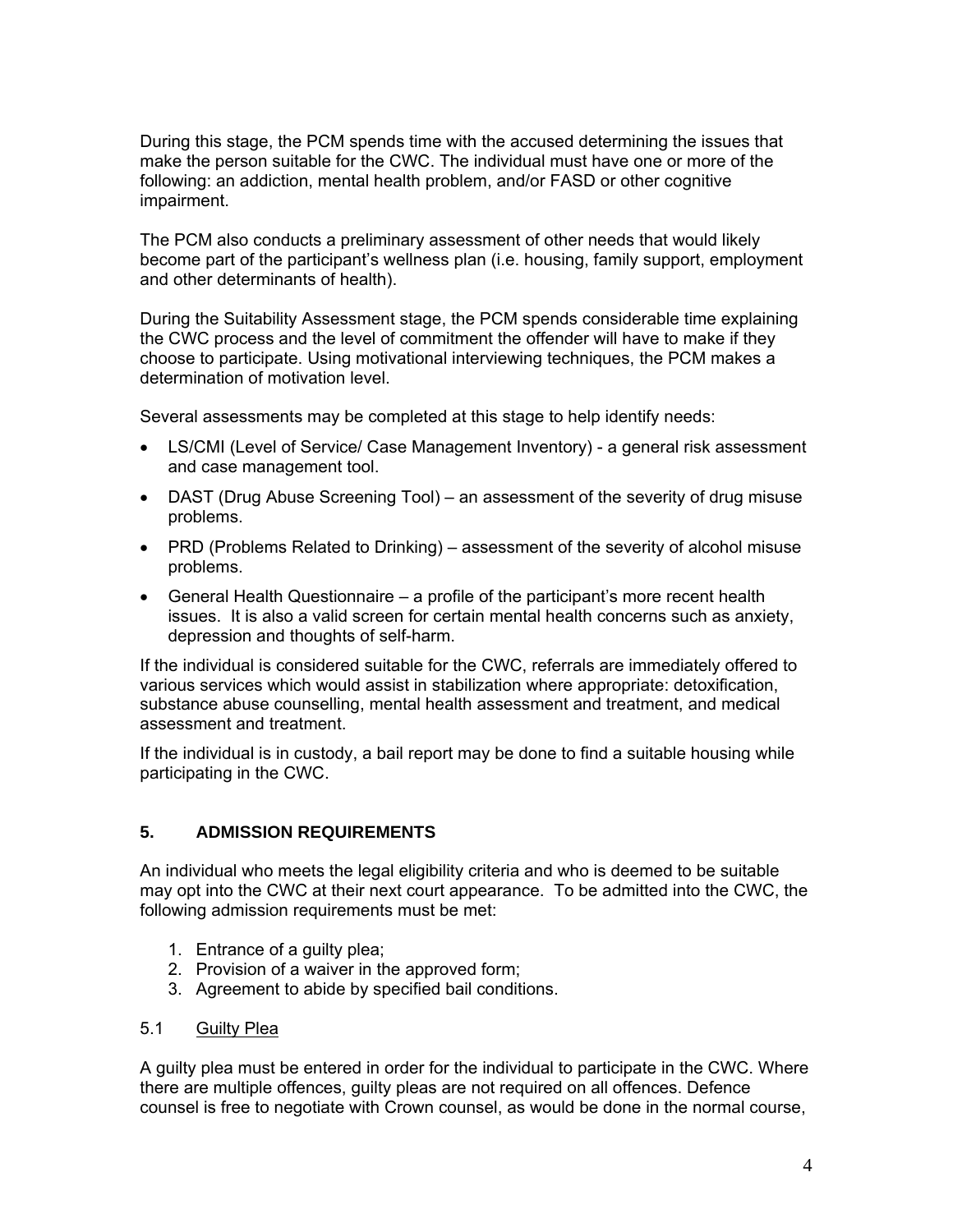and to reach an agreement with Crown counsel as to what pleas will be required. Where plea negotiations are not complete at the end of the Suitability Assessment period, the individual may enter a guilty plea to one offence on the understanding that all pleas will be resolved at the first court appearance following completion of the wellness plan (see item 6.1).

At this stage, Crown and defence counsel should also discuss and generally resolve any issues relating to the facts of the offence that the individual is prepared to admit. This is to prevent any disagreements that could potentially arise at the end of the CWC program.

#### 5.2 Waiver

The CWC program requires a level of participation beyond what is expected in regular court, including drug and/or alcohol testing that the individual cannot be compelled to participate in without his or her consent. It is therefore necessary for each individual interested in the CWC to sign a waiver before being accepted into the CWC program.

The CWC waiver clearly sets out the CWC program requirements and participation expectations (Appendix B).

To ensure validity, every individual interested in the CWC will have access to independent legal advice on the nature and consequences of the CWC waiver before being asked to sign.

A copy of the signed CWC waiver will be filed with the court.

#### 5.3 Bail Conditions

The close monitoring essential to the CWC requires participants to be bound by certain conditions. There are Standard Bail Conditions (Appendix C) for CWC participants. These will vary depending on individual circumstances. Each participant's performance on conditions will be closely monitored by the PCM/Bail Supervisor and other members of the core CWC treatment team (such as an addictions counsellor). Compliance or noncompliance will be addressed through use of sanctions and incentives (see item 9)

In many cases, a participant will be required to abide by an abstention clause as part of their bail conditions. If so, the participant will also be required to provide samples of breath and/or urine upon demand by the RCMP, the Bail Supervisor or other members of the core CWC treatment team. In making the demand, the RCMP member will require reasonable grounds to believe that the participant has failed to comply with the abstention clause. The PCM/Bail Supervisor or another member of the treatment team can also require the participant to provide samples on a random basis. While the results from any samples provided by the participant will not be used in any prosecution for breach, the results of these samples will be disclosed to the PCM/Bail Supervisor and other members of the pre-court team (Crown and defence counsel and the CWC Judge) and they could have an impact on the participant's continued involvement in the CWC.

Individuals who enter a guilty plea, sign the CWC waiver, and agree to abide by specified bail conditions will be formally admitted into the CWC. The court will direct that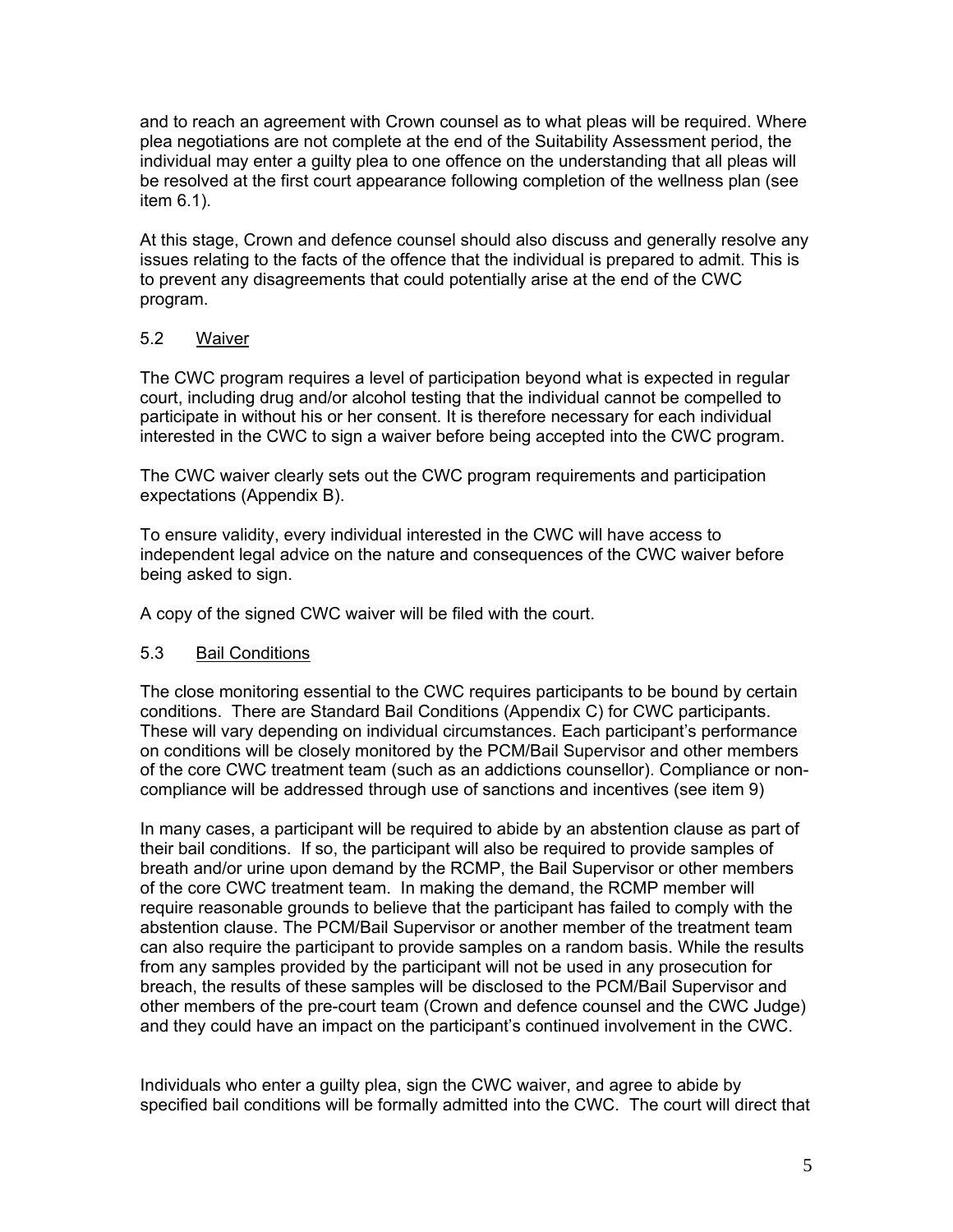a wellness plan be developed. A request form will be sent from Court Registry to Adult Probation confirming that a wellness plan has been ordered by the court. The participant's matters will be adjourned for a period of 60 days to allow for the completion of the wellness plan.

Individuals who do not meet the legal eligibility criteria, who are deemed unsuitable for the CWC, who do not meet the admission requirements, or who decide not to opt into the CWC for whatever reason, will be adjourned back to the regular Wednesday docket.

#### 5.4 Opting Out/Removal from CWC: Impact On Bail

#### Opting Out Pre-Wellness Plan

A participant can opt out of the CWC before the wellness plan is filed with the Court. Should a participant choose to opt out, they will advise the CWC of this intention at their next scheduled CWC appearance. Once this notice is given, there will be an automatic revocation of the individual's existing process and a reconsideration by the CWC Judge (or her designate) of the participant's bail status. There is an expectation that the participant will be reverted back to their pre-CWC bail status, absent special circumstances.

When a candidate opts out of the CWC before the wellness plan is filed, all guilty pleas entered in the CWC can be withdrawn as of right, except in circumstances where facts have been read in.

#### Removal Pre-Wellness Plan

A participant can be removed from the CWC (see section 6.3) before the wellness plan is filed with the Court. Should this be the case, the participant will go to show cause in the ordinary course with the understanding that if they are no longer suitable for the CWC, they will revert back to pre-CWC bail status, absent special circumstances, and there will be a consideration of the new offence(s). Wherever possible, the CWC Judge will preside over the show cause hearing.

When a candidate is removed from the CWC before the wellness plan is filed, all guilty pleas entered in the CWC can be withdrawn as of right, except in circumstances where facts have been read in.

#### Opting Out/Removal Post Wellness Plan

A participant can opt out, or be removed from further participation in the CWC after the wellness plan has been filed with the Court. In this instance, the participant will have their interim release status reviewed by the CWC Judge (or her designate). At the participant's next appearance to follow their opting out or removal, Crown and Defence counsel will be provided with an opportunity to make representations for the purposes of determining whether the participant should be returned to their pre-CWC status, remain on current conditions, or be placed on modified conditions pending sentence.

After the wellness plan is filed, the participant is no longer entitled to withdraw guilty plea(s) as of right. The participant will be sentenced by the CWC Judge wherever possible.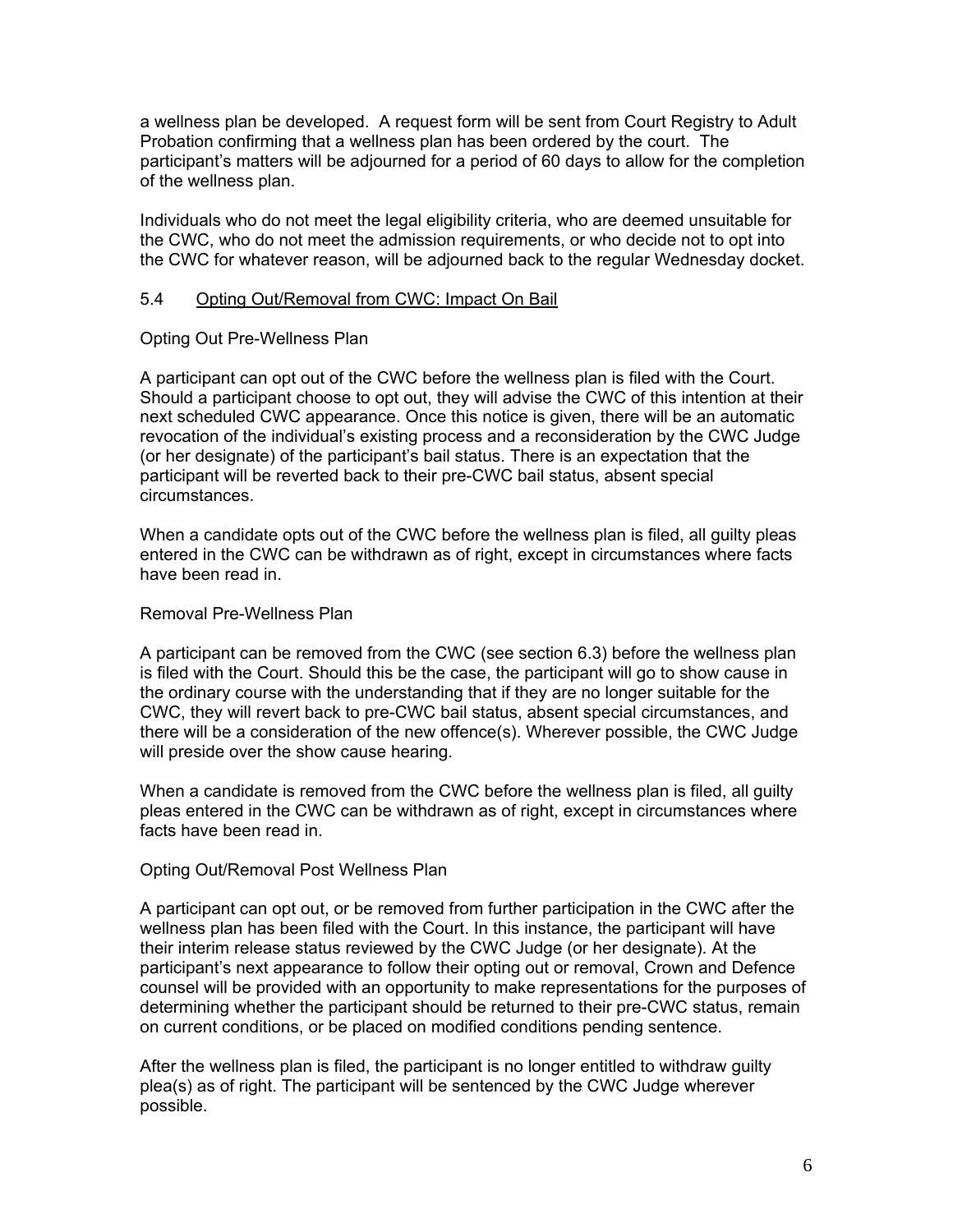## **6. WELLNESS JOURNEY**

Once an individual has been formally admitted into the CWC, the participant's wellness journey begins.

## 6.1 Wellness Plan

The first stage of the wellness journey is the development of a participant's personal wellness plan. Barring any major setbacks, the plan will be completed and filed with the court within 60 days after the plan was ordered to ensure that the Court has a clear standard against which to monitor the ongoing performance of the participant. The plan can be filed earlier if it is completed prior to the order date.

The comprehensive wellness plan includes a wellness plan summary form that sets out participant goals and clear timeframes for when the participant can be expected to be finished the CWC, barring any major setbacks. The summary form will be reviewed by the PCM and the participant every six months. The summary form will also be filed with the Court.

The development of the wellness plan involves more thorough assessments to evaluate the participant's treatment and support needs. Wellness plans are completed by the PCM with input from the participant and other treatment personnel. A larger wellness team may be developed to support the participant, and members may include a community support person and representatives of other community and government support agencies that will be working with the participant. These collaborative sources may include the participant's First Nation where applicable.

The CWC recognizes the importance of addressing the needs of the victim as well as those of the offender. The PCM will also seek input from the victim, if any, and the victim's support(s).

## 6.2 Wellness Journey

After the wellness plan is filed, the participant will continue to follow the plan with support from the wellness team. The participant is expected to make regular check-ins (see item 8) and will be subject to appropriate incentives and sanctions (see item 9). Upon completion of the wellness plan, the participant shall proceed to a sentencing hearing (see item 11).

#### 6.3 Removal from Community Wellness Court

If the wellness plan is not filed within 60 days of the date it was ordered as a result of non-compliance on the part of the participant, the participant may be removed from the CWC and returned to regular court unless the participant can satisfy the Court that additional time should be granted for filing of the wellness plan.

A participant may also be removed from the CWC within the wellness plan development period if new information is received that makes the participant unsuitable for the CWC. This information may come to light through the assessment process, or through police or community sources.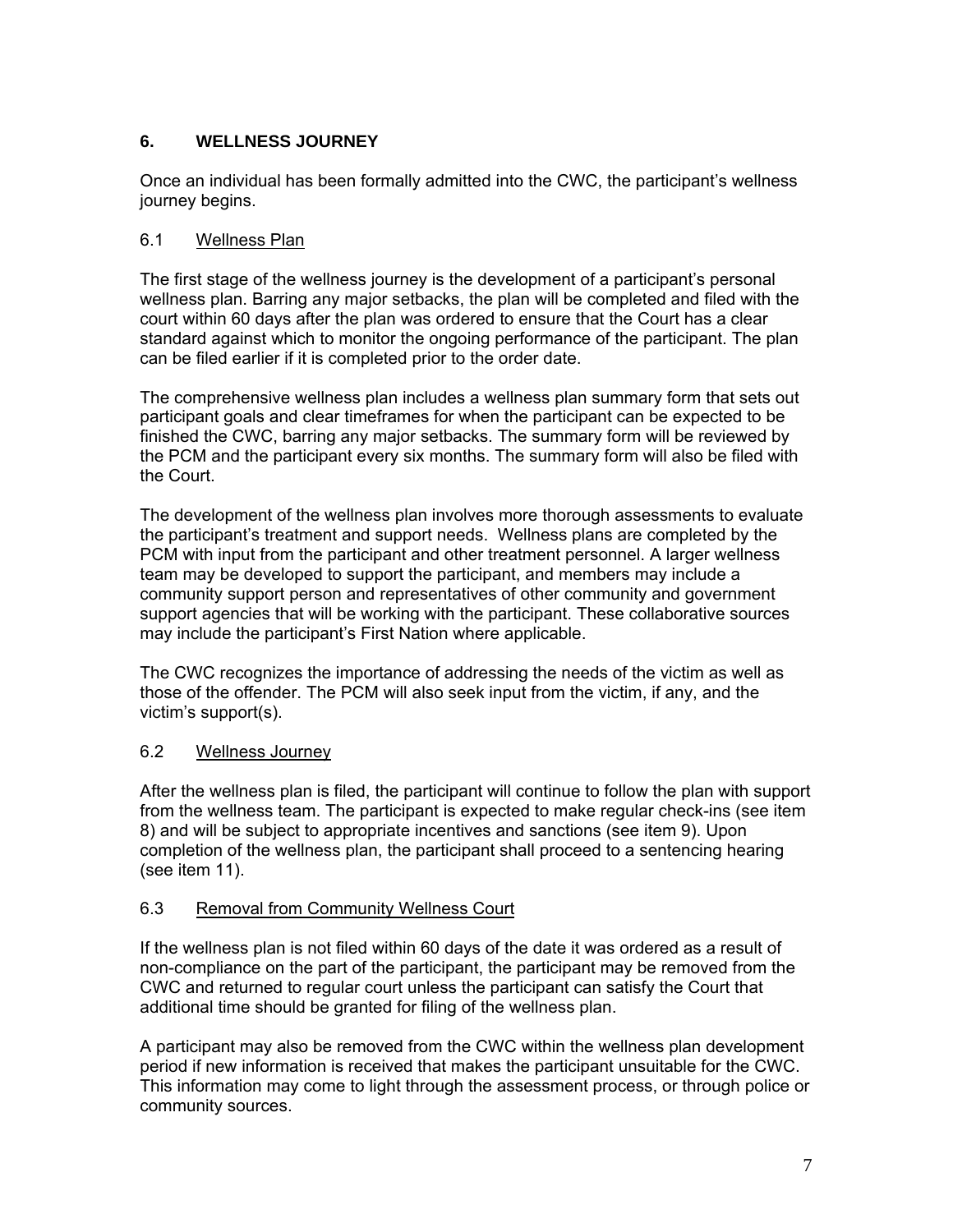The participant may choose to opt out of the CWC at any time within the wellness plan development period for any reason.

The effect of a removal or of an opt-out within the wellness plan development period is that the participant's guilty plea(s) can be withdrawn as of right, except in circumstances where facts have been read in. If the guilty plea(s) is withdrawn, the offender is returned to the regular Wednesday court docket for plea.

Participants who remain in the CWC will be expected to follow their individualized wellness plan and to appear before the court for periodic check-ins to monitor their performance.

A persistent pattern of non-compliance, which may include an additional charge(s), may result in the participant being removed from the CWC and returned to regular court (see also item 9).

## **7. PRE-COURT MEETINGS**

Before every sitting of the CWC, a pre-court meeting is held to review all matters set on the CWC docket. The CWC pre-court meetings are attended by front-line workers that include Duty Counsel, the Crown, the PCM, the addictions counsellors, the CWC Coordinator, and such other parties as may be agreed upon by the CWC pre-court team. The CWC Judge will attend the beginning of each pre-court meeting for the purposes of participating in the discussion of CWC participants who are in the wellness journey stage (i.e. have entered guilty pleas), and who are conducting a regular check-in. Upon the CWC Judge's departure, individuals in the Suitability Assessment stage (pre-plea) will be addressed.

The PCM and other members of the CWC treatment team are expected to provide verbal progress reports for each participant whose file is on the court list that day**.**  These reports can be provided by the PCM on behalf of the other treatment team members. Reports should cover the participant's record of reporting to their bail supervisor, attendance for treatment and other assessments/supports, the result of any drug or alcohol testing, and general progress.

Each member of the pre-court team has input into how the Court should respond to the participant's progress or lack thereof. The team will discuss each participant's compliance or non-compliance with orders of the Court. Having received the input of the members of the team, the Crown will make recommendations to the court on appropriate rewards and sanctions. In general, the pre-court team will reach a consensus as to what should happen in court on that day. Disagreements will be resolved in court by the CWC Judge. While the approach of counsel in CWC court is primarily non-adversarial, counsel may nonetheless advocate a position very strongly, if necessary, during the CWC precourt meetings and in court.

## **8. CHECK-INS**

While following their individual wellness plan, CWC participants will be required to appear before the court on a periodic basis for check-ins to monitor their performance.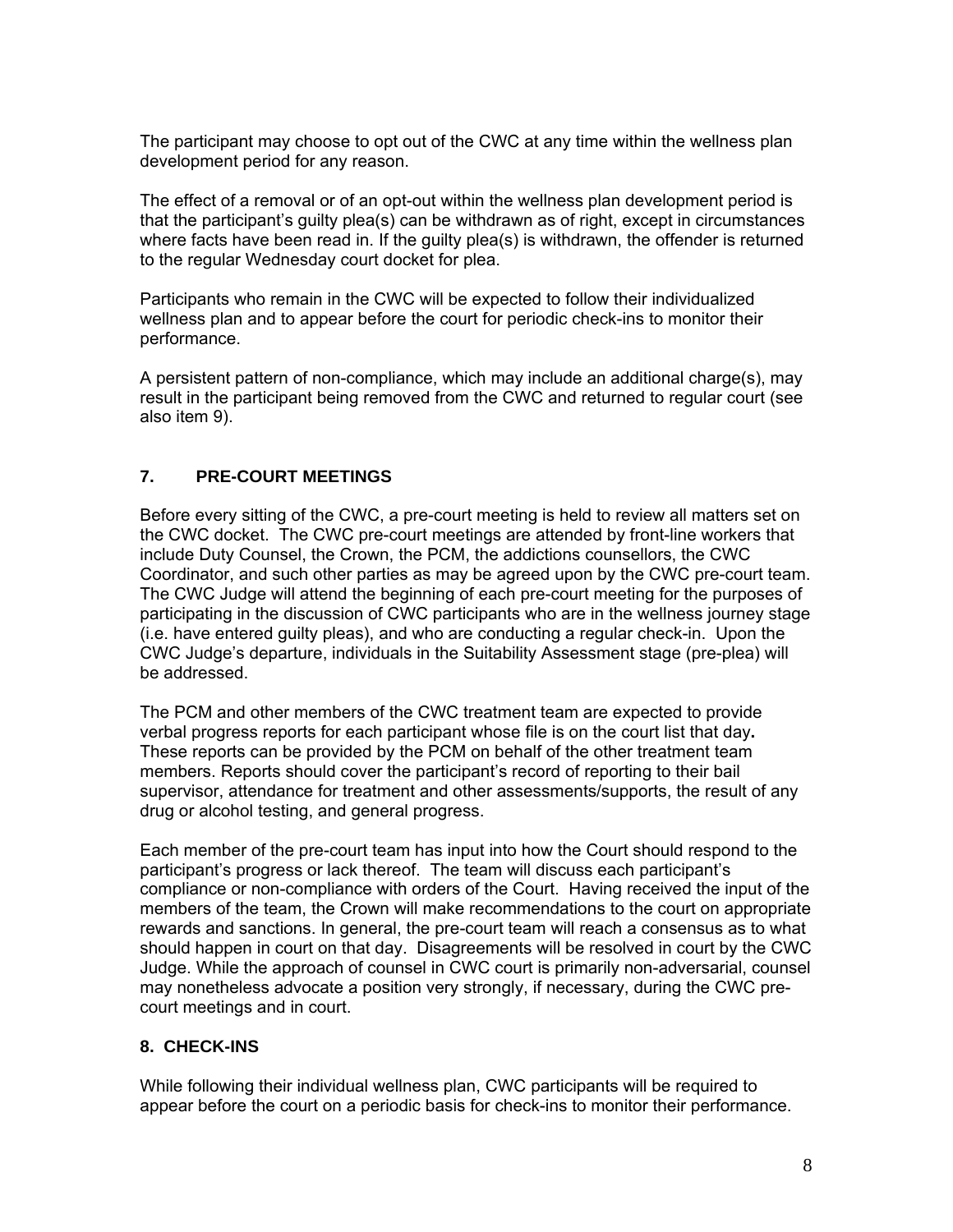The frequency of check-ins will be dependent on the participant's performance. Good performance will result in reduced check-in requirements; poor performance will result in increased check-in requirements.

As each participant is called, the PCM, or other member of the CWC treatment team, may be called upon to provide the Court with a brief oral summary of the participant's progress to date. The Court may invite the participant's family or support person(s), the victim(s), or any representative of the victim(s), to provide input to the Court on the participant's progress. The Court will hear from counsel as is necessary, but the primary focus of the check-in discussion is between the CWC Judge and the participant. A sanction or incentive may be given depending on the circumstances of each participant's file.

# **9. SANCTIONS AND INCENTIVES**

The CWC utilizes a system of sanctions and incentives to address and respond to the performance of CWC participants in the CWC. Where CWC participants are noncompliant with the expectations of the CWC program, they will receive one of the sanctions listed below. Where CWC participants are compliant with or exceed the expectations of the CWC, they will receive one or more of the incentives or rewards listed below.

When the CWC participant's progress is discussed at the pre-court meeting, the team will also consider whether a sanction or incentive is appropriate. It is expected that, in the majority of cases, the group will reach a consensus as to the appropriate response; however, where no consensus is reached, the CWC Judge will make the final decision at the CWC participant's check-in court appearance, after having considered the input and submissions of the Crown, defence counsel, and the CWC treatment team.

Sanctions and incentives will be determined based on the nature of the non-compliance or compliance, the CWC participant's history in the CWC, the CWC participant's response (i.e. was the CWC participant honest and forthcoming about any breach/slip), the CWC participant's personal circumstances, and any safety or risk management issues arising.

The available sanctions and incentives include, but are not limited to the following:

#### Sanctions:

- Admonishment/reproach from the CWC Judge;
- Increased frequency of court appearances;
- Increased reporting conditions:
- Increased drug/alcohol testing;
- Production of a letter outlining what happened, why, and what has been learned;
- Community service orders;
- Attend "10 AA meetings in 10 days" (or other programming as appropriate);
- More restrictive release conditions;
- Temporary revocation of bail.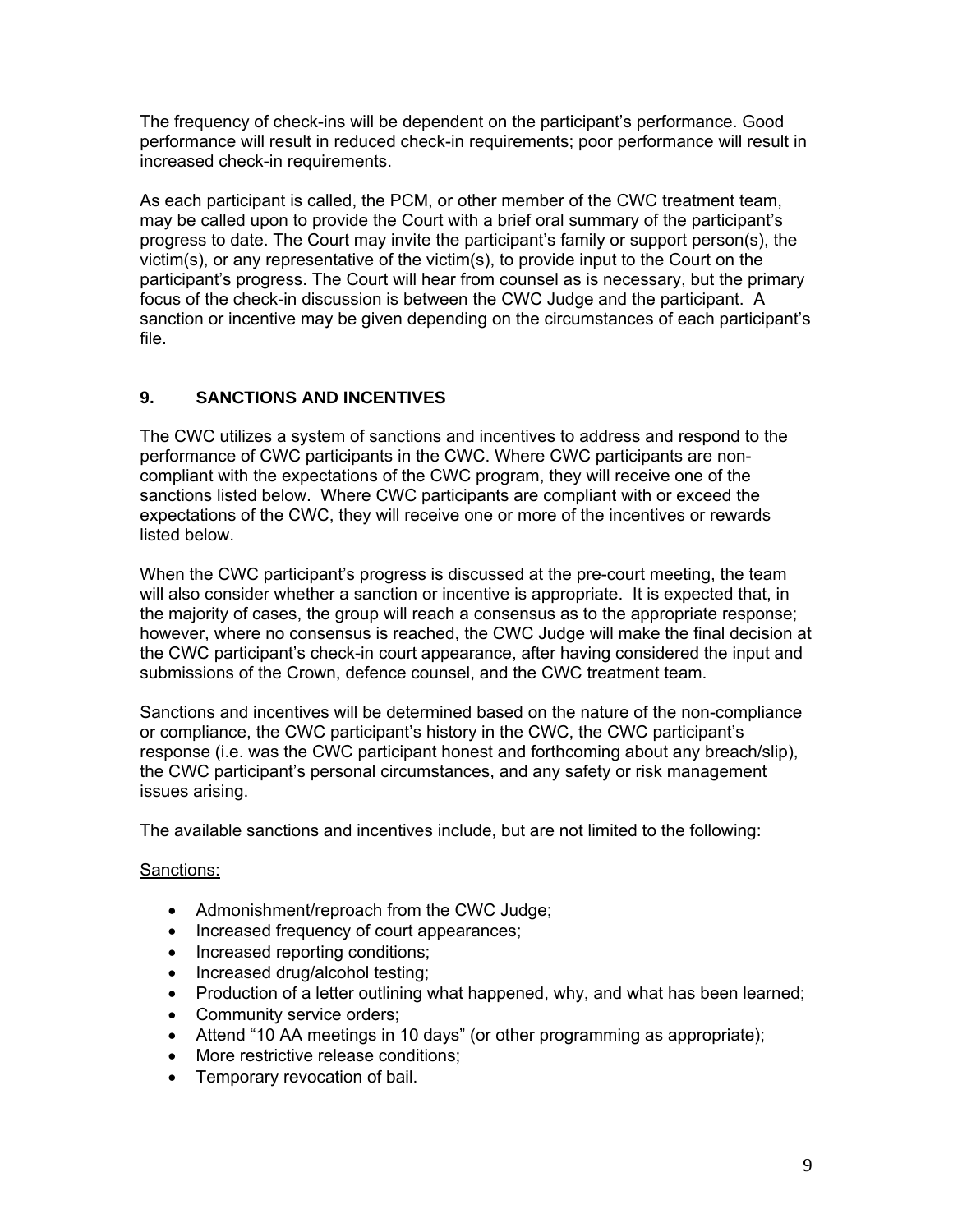#### Incentives/rewards:

- Commendation/praise from the CWC Judge;
- Reduced frequency of court appearances;
- Reduced reporting conditions;
- Reduced drug/alcohol testing;
- Receipt of coffee cards;
- Receipt of movie passes, recreation facility vouchers, etc.;
- Less restrictive release conditions;
- Certificate of achievement to reflect one-year participation;
- Overall reduction in required length of participation in the CWC program.

## **10. NEW CHARGES AND ARRESTS**

Participants who acquire new charges while in the CWC are sanctioned or may be removed from the CWC, depending on the nature of the charge(s).

The effect of a new substantive offence on the participant's status in the CWC will depend on the nature and circumstances of the new charge. For more serious charges, the CWC pre-court team must discuss whether the participant can continue in the CWC. If the new charge is to be disposed of in the CWC, the waiver and the CWC release order must be amended to reflect the new offence information.

The CWC recognizes that recovery is a lifelong process and that "slips" are a regular part of the CWC process for many participants. Accordingly, the Crown will generally not seek a plea or conviction on breaches of abstain conditions so long as the participant is actively pursuing their wellness plan. Samples provided by a participant pursuant to the CWC will not be used in any prosecution against the participant for breach of an abstain condition. However, as a sanction for the breach, the court may give consideration to ordering the participant to spend some time in custody. Any time spent in custody with respect to such a sanction will, in most cases, not be taken into account in sentencing when calculating credit for remand time.

# **11. SENTENCING**

Upon successful completion of the wellness plan, a participant shall proceed to a sentencing hearing. The Bail Supervisor will file a summary report of the participant's progress in the CWC. Input from the CWC treatment team will be included in the summary report. The sentencing hearing will typically allow for comments from members of the treatment team, other professionals and community supports involved with the participant, and from victims and victim supports, in addition to Crown and defence Counsel.

The CWC Judge will impose a sentence that, while applying the sentencing principles set out in sections 718, 718.01, 718.1 and 718.2 of the *Criminal Code*, particularly recognizes the positive rehabilitative steps taken by the participant. The extent to which the sentence will be reduced from what might have been imposed had the participant not participated in the CWC will generally depend upon the participant's degree of success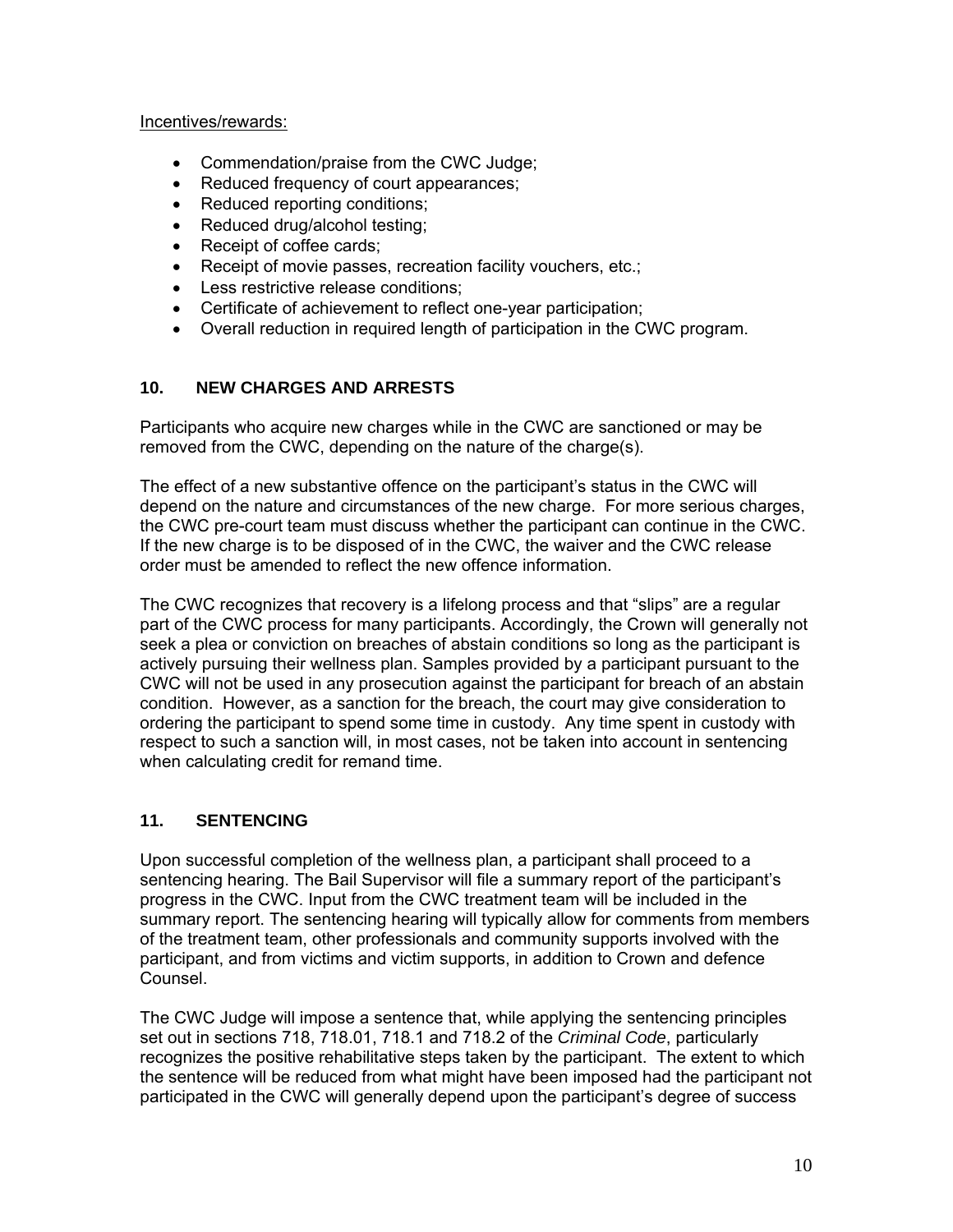in adhering to and completing the wellness plan, taking into account the nature of the offence for which the participant is being sentenced.

At the sentencing hearing, the Crown may enter a stay of proceedings, withdraw the charges or ask the CWC Judge to impose an absolute discharge. For more serious offences, while not eliminating the possibility of any of the preceding dispositions, conditional discharges, suspended sentences and relatively short conditional sentences may be sought. For the most serious offences, the Crown, while considering all other options, may choose to seek conditional sentences up to two years less one day. Requests for a period of probation to follow a conditional sentence will be made on a case-by-case basis.

The CWC may also utilize First Nations justice initiatives, including circle sentencing hearings in the community, where such initiatives are requested, available and are suitable.

**Document reviewed November 30, 2009.**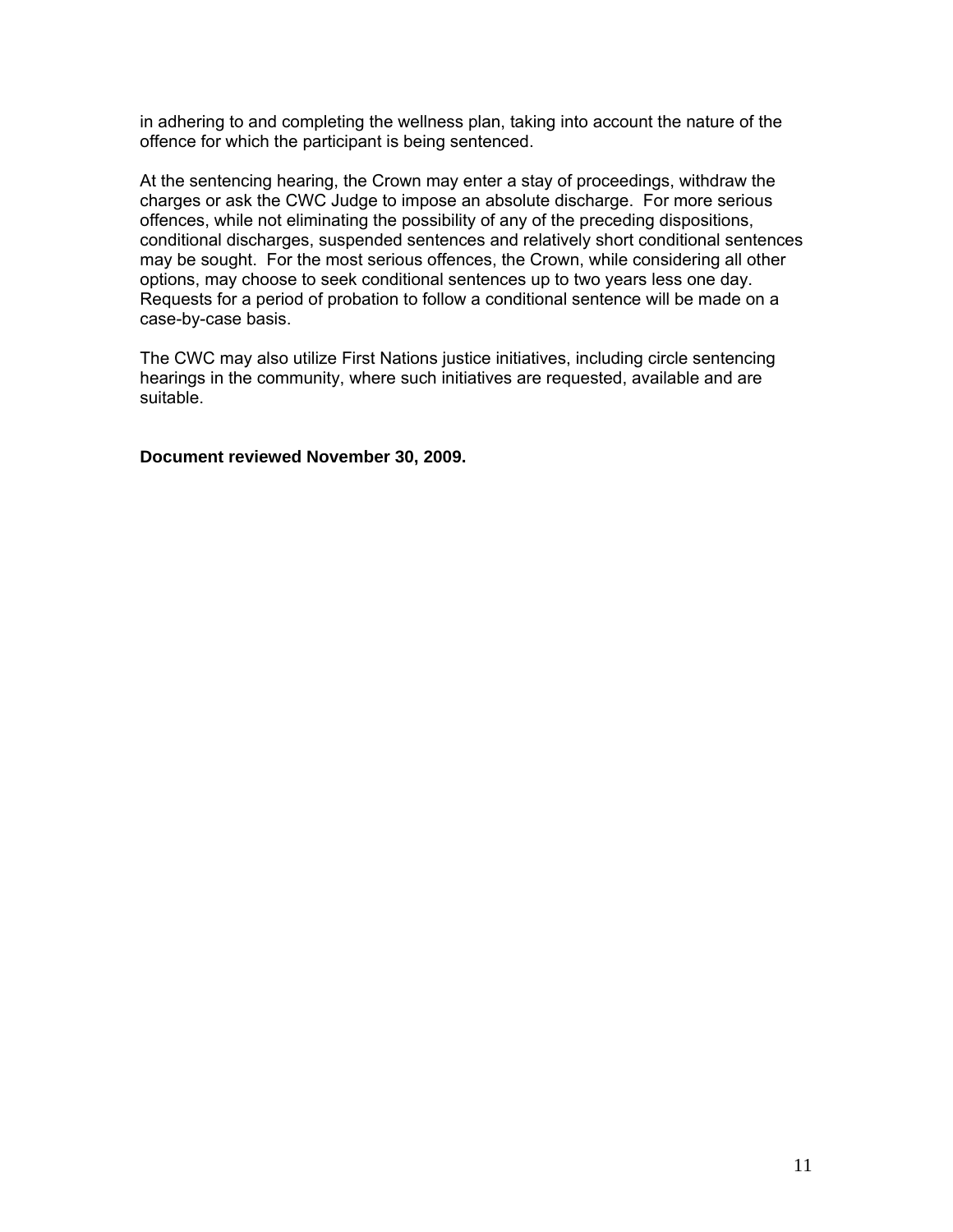**APPENDIX A** 



# **Referral Form:**

**Please fax to Manager, Adult Probation, Dept. of Justice, @ 667-3446.** 

|                                                                                                                                                                                                                                                                                                                              | Date:                                                                                                          |
|------------------------------------------------------------------------------------------------------------------------------------------------------------------------------------------------------------------------------------------------------------------------------------------------------------------------------|----------------------------------------------------------------------------------------------------------------|
| Name of<br>client:                                                                                                                                                                                                                                                                                                           |                                                                                                                |
| Address:                                                                                                                                                                                                                                                                                                                     | Telephone: The Contract of The Contract of The Contract of The Contract of The Contract of The Contract of The |
| 1) I recommend that the above named person be considered a candidate for the<br>Community Wellness Court. It is my belief that they have one or more of the<br>following:                                                                                                                                                    |                                                                                                                |
| Addiction                                                                                                                                                                                                                                                                                                                    | <b>FASD</b>                                                                                                    |
| <b>Mental Health</b>                                                                                                                                                                                                                                                                                                         | Other                                                                                                          |
| 2) Is this person in custody?                                                                                                                                                                                                                                                                                                |                                                                                                                |
| Yes<br>  No                                                                                                                                                                                                                                                                                                                  |                                                                                                                |
| 3) Do you believe this person would benefit from having a support person?<br><b>No</b><br>  Yes<br>If yes, who should the CWC contact as a support person? (Please indicate<br>contact information, or indicate the nature or kind of support you think this person<br>would benefit from, including First Nations support.) |                                                                                                                |
|                                                                                                                                                                                                                                                                                                                              |                                                                                                                |
|                                                                                                                                                                                                                                                                                                                              |                                                                                                                |
|                                                                                                                                                                                                                                                                                                                              |                                                                                                                |
|                                                                                                                                                                                                                                                                                                                              |                                                                                                                |
| Name of person referring                                                                                                                                                                                                                                                                                                     | Signature                                                                                                      |
| Agency/Service                                                                                                                                                                                                                                                                                                               |                                                                                                                |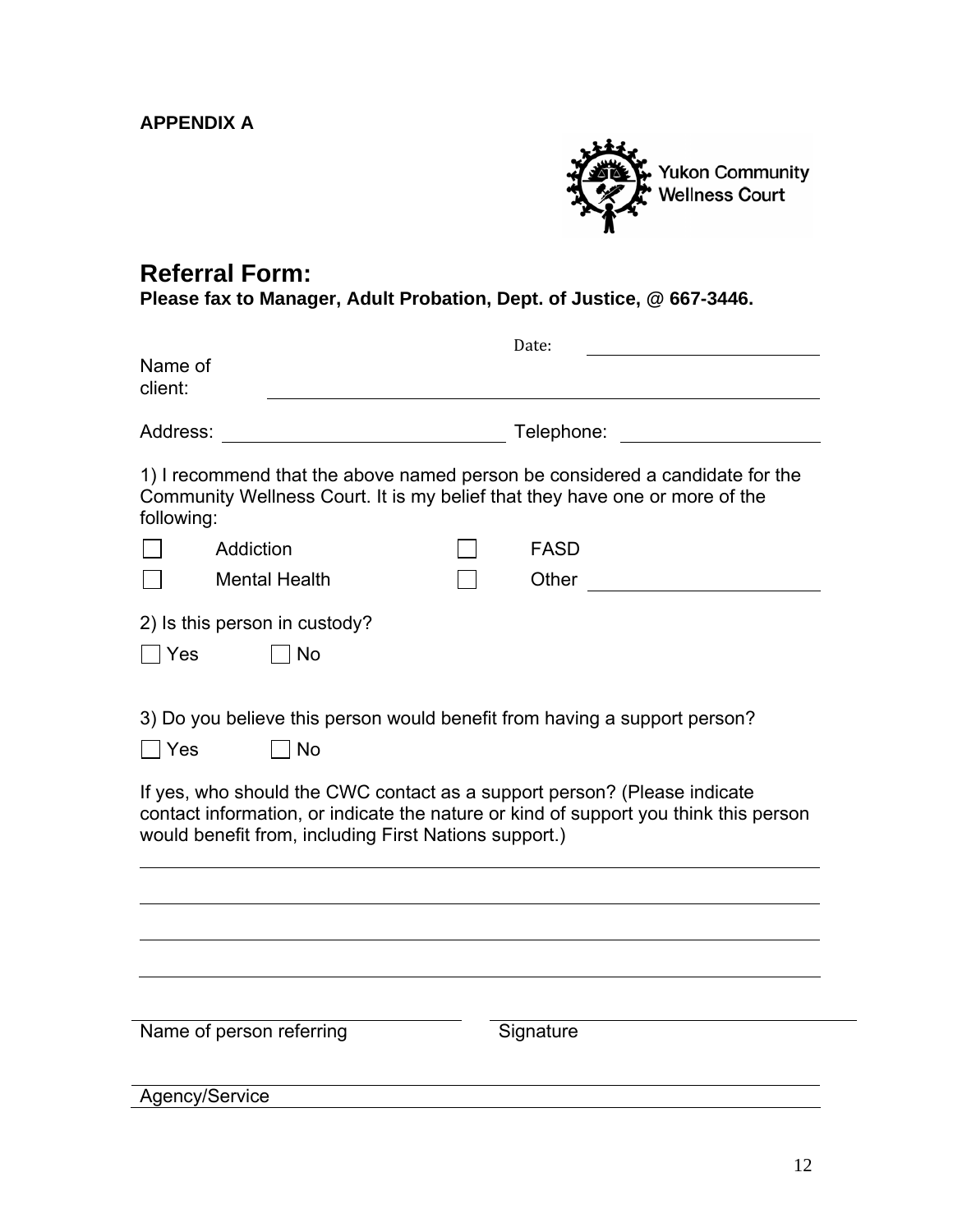# **APPENDIX B**

# **YUKON COMMUNITY WELLNESS COURT WAIVER**

I, the contraction of the contraction of the contraction of the contraction of the contraction of the contraction of the contraction of the contraction of the contraction of the contraction of the contraction of the contra charged with offence(s) on the following Information(s):

 $\mathcal{L}_\text{max}$  and  $\mathcal{L}_\text{max}$  and  $\mathcal{L}_\text{max}$  and  $\mathcal{L}_\text{max}$  and  $\mathcal{L}_\text{max}$  and  $\mathcal{L}_\text{max}$ 

I understand that I have a choice to plead guilty or not guilty to the offence(s).

I understand that I have a right to receive all the details of the Crown's case against me and to retain and instruct legal counsel to assist me with respect to these charges before I am required to enter a plea.

I understand that I may choose to plead guilty to this offence, or to some or all of the offences with which I am charged, and to participate in the Community Wellness Court Program ("CWC Program"). No one can force me to participate in the CWC Program and it is entirely up to me whether I choose to do so.

# **AS A RESULT OF MY CHOICE TO PARTICIPATE IN THE CWC PROGRAM:**

I will plead guilty and accept responsibility for each offence, subject to any plea negotiations.

I waive my right to be sentenced as soon as practicable.

Until such time as the above-listed Informations are dealt with or my participation in the CWC Program is finished, I waive my right under s. 8 of the *Canadian Charter of Rights and Freedoms* to be free from unreasonable search and seizure as follows:

1. If I am placed on an Undertaking to a Peace Officer or Officer in Charge, Undertaking to a Justice of the Peace or Judge, or a Recognizance that contains a term requiring me to abstain absolutely from the possession or consumption of alcohol and non-prescribed drugs, I consent:

a) to a further term that requires me to provide a breath sample and/or urine test to a Bail Supervisor or Treatment Team member on a random request or demand and/or to an RCMP officer on request or demand who has grounds to believe that I have consumed alcohol or non-prescribed drugs;

b) to submit to such a request or demand by a Bail Supervisor, Treatment Team member or RCMP officer;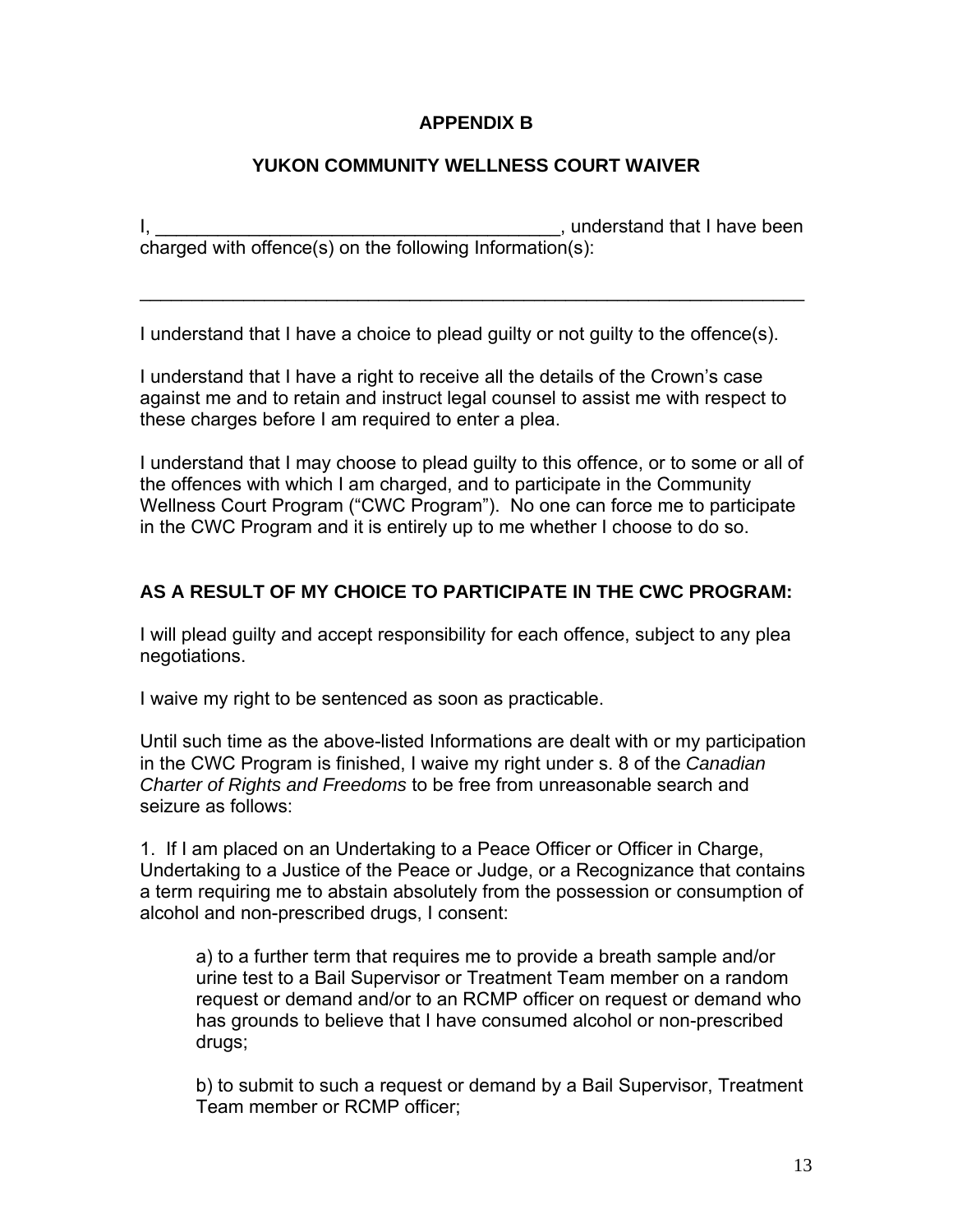c) to the results from any such breath or urine tests being reported to the Crown, CWC Judge, Bail Supervisor or Treatment Team member.

2. In providing this consent, I understand that the test results from any samples I provide will not be used by the Crown to prosecute me for breaching my terms of release on an Undertaking to a Peace Officer or Officer in Charge, Undertaking to a Justice of the Peace or Judge, or Recognizance.

- □ I have read this Waiver
- $\neg$  Someone else has read this Waiver to me.

In waiving my rights herein, I have had an opportunity to talk to a lawyer about the criminal charges I face, the Crown's evidence against me, and the meaning of the consents and waivers I have given.

I further understand and accept that if choose to opt out of, or if I am removed from the CWC before the wellness plan is filed with the Court, there is an expectation that I will be returned to my bail status before I entered the CWC, absent special circumstances.

By signing this Waiver I have voluntarily chosen to participate in the CWC Program and to waive my rights as set out above.

\_\_\_\_\_\_\_\_\_\_\_\_\_\_\_\_\_\_\_\_\_\_\_ \_\_\_\_\_\_\_\_\_\_\_\_\_\_\_\_\_\_\_\_\_\_\_\_

DATE:

Witness Applicant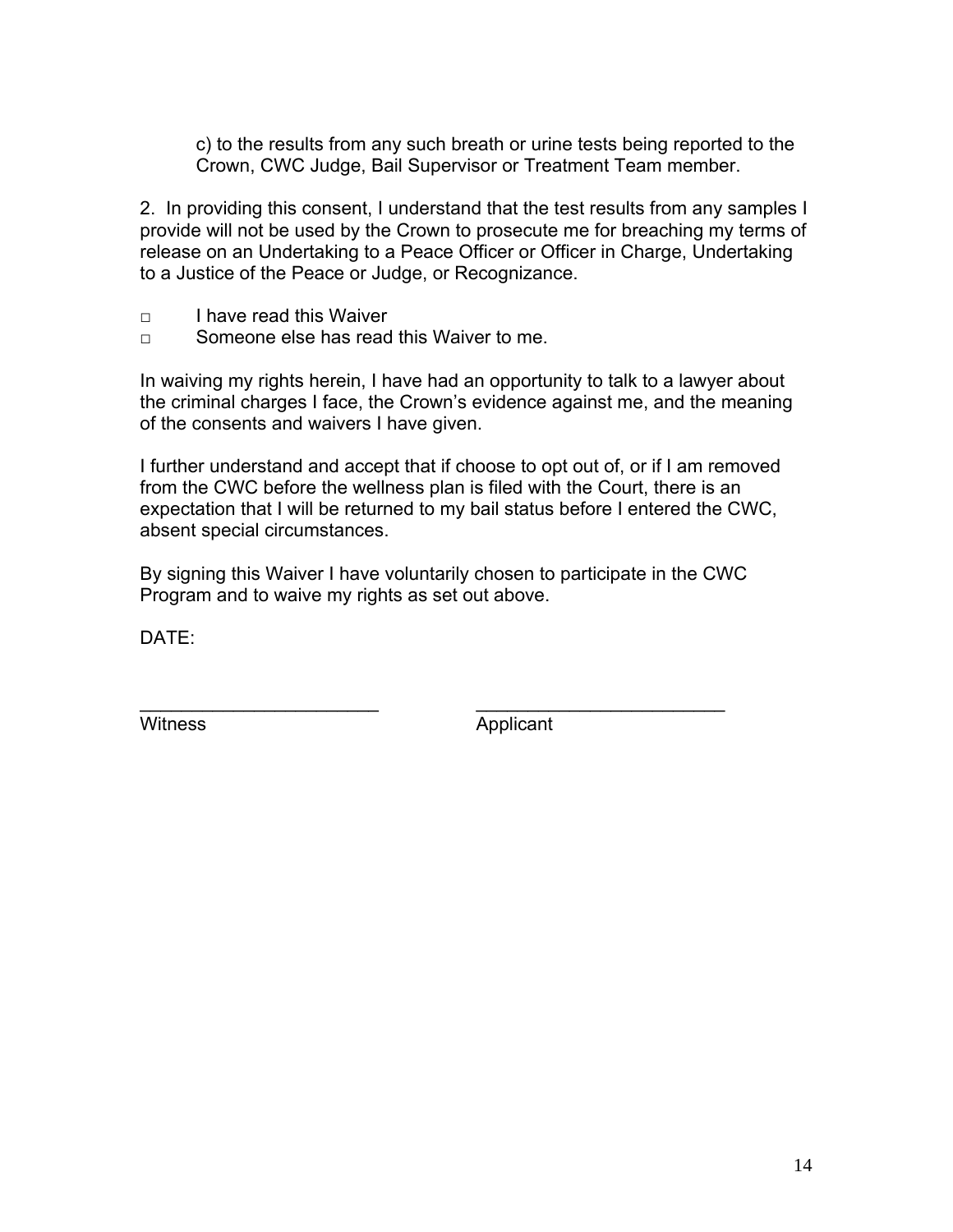# **APPENDIX C**

## **YUKON COMMUNITY WELLNESS COURT STANDARD BAIL CONDITIONS**

## **Standard Terms:**

- 1. Keep the peace and be of good behaviour and appear before the court when required to do so;
- 2. Report to a Bail Supervisor immediately upon your release from custody, and thereafter when and in the manner directed by your Bail Supervisor;
- 3. Remain within the Yukon Territory unless you have the prior written permission of your Bail Supervisor;
- 4. Reside ( ) as directed by your Bail Supervisor; ( ) at the Yukon Adult Resource Centre ("YARC"), abide by the rules of that residence and not change that residence without the prior written permission of your Bail Supervisor;
- 5. Take such alcohol and/or drug assessment, counselling and programming as directed by your Bail Supervisor and, having given the Court your consent, attend and complete a residential treatment program as directed by your Bail Supervisor;
- 6. Take such psychological assessment, counselling and programming as directed by your Bail Supervisor;
- 7. Take such other assessment, counselling and programming as directed by your Bail Supervisor;
- 8. Attend at all meetings with the Treatment Team as directed by your Bail Supervisor;
- 9. Provide your Bail Supervisor with consents to release information with regard to your participation in any assessments, counselling and programming that you have been directed to do pursuant to the terms of this order;

## Optional Terms:

- 10. Abstain absolutely from the possession or consumption of alcohol and non-prescribed drugs. Provide a sample of your breath or urine for the purposes of analysis upon request or demand by a member of the RCMP who has grounds to believe that you may have failed to comply with this condition;
- 11. Provide a sample of your breath or urine for the purposes of analysis upon request or demand by your Bail Supervisor or by a member of your